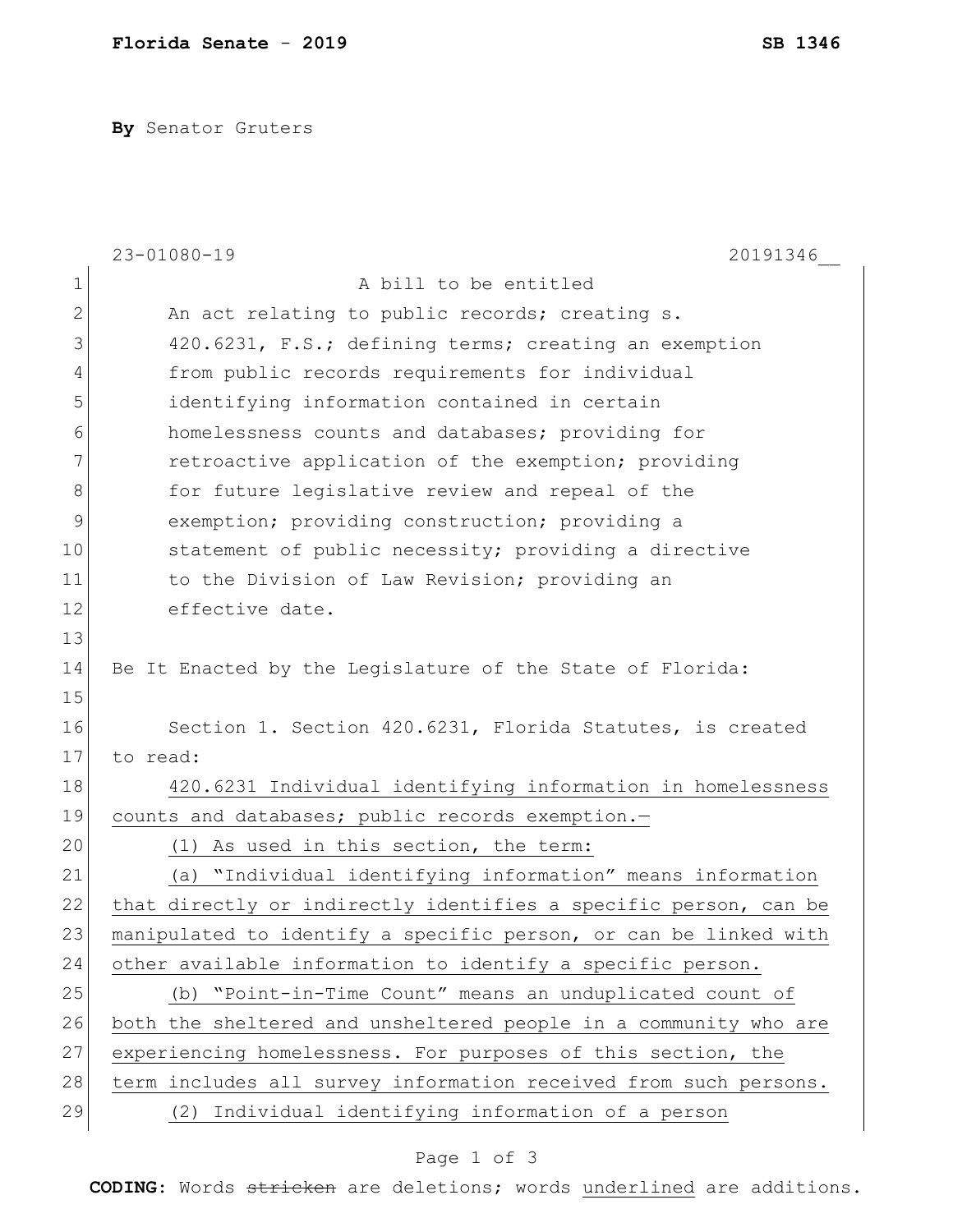|    | $23 - 01080 - 19$<br>20191346                                    |
|----|------------------------------------------------------------------|
| 30 | contained in a Point-in-Time Count or a homeless management      |
| 31 | information system which is collected pursuant to 42 U.S.C. 119, |
| 32 | subchapter IV and 24 C.F.R. part 91 is confidential and exempt   |
| 33 | from s. $119.07(1)$ and s. $24(a)$ , Art. I of the State         |
| 34 | Constitution. This exemption applies to individual identifying   |
| 35 | information collected before, on, or after the effective date of |
| 36 | this act. This subsection is subject to the Open Government      |
| 37 | Sunset Review Act in accordance with s. 119.15 and shall stand   |
| 38 | repealed on October 2, 2024, unless reviewed and saved from      |
| 39 | repeal through reenactment by the Legislature.                   |
| 40 | (3) This section does not preclude the release of aggregate      |
| 41 | information in a Point-in-Time Count or data in a homeless       |
| 42 | management information system which does not disclose the        |
| 43 | individual identifying information of a person.                  |
| 44 | Section 2. (1) The Legislature finds that it is a public         |
| 45 | necessity that the individual identifying information of a       |
| 46 | person contained in a Point-in-Time Count or in a homeless       |
| 47 | management information system collected pursuant to 42 U.S.C.    |
| 48 | 119, subchapter IV and 24 C.F.R. part 91 be made confidential    |
| 49 | and exempt from s. $119.07(1)$ , Florida Statutes, and s. 24(a), |
| 50 | Article I of the State Constitution.                             |
| 51 | (2) Public knowledge of such information could lead to           |
| 52 | discrimination against or ridicule of an individual, which could |
| 53 | make such individual reluctant to seek assistance. Public        |
| 54 | knowledge of such information may also create a greater risk of  |
| 55 | injury to affected individuals who are survivors of domestic     |
| 56 | violence or suffer from mental illness or substance abuse.       |
| 57 | Additionally, public knowledge of such information may create a  |
| 58 | heightened risk for fraud and identity theft to affected         |
|    |                                                                  |

## Page 2 of 3

**CODING**: Words stricken are deletions; words underlined are additions.